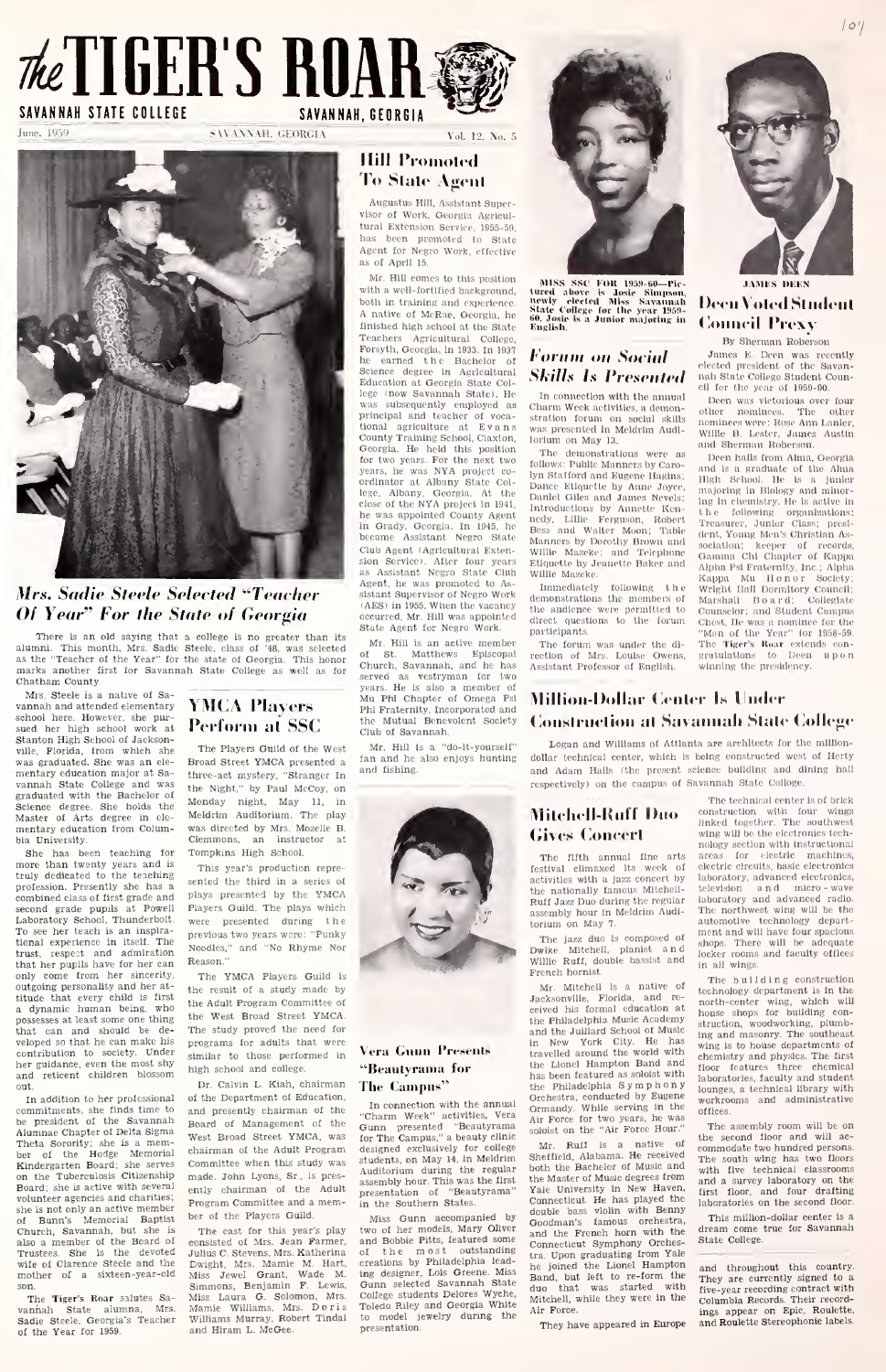#### **Tiger's Roar Staff** EDITORIAL STAFF

Editor-in-Chlef Accoriate Editor None Editor **Feature Editor** Sports Editor Proofreader Lavout Editor najvar baire.<br>Dosbore Manager

Business manager<br>Circulation Manager Secretary

Theodore Ware<br>Roscoc Camp<br>Freddie Zeigler **Business Staff - Columnists** - Reporters nussuess statt - tonuments - reporters<br>Emma Luc Jordan, Ernestine Hill, Yvonne Hooks, Helen Woods, Daisy Middleton, Minnie Pearl Hobbs, Marllyn Cole, Shirley

Member of:

INTERCOLLEGIATE PRESS

ASSOCIATED COLLISOE PRESS

COLUMBIA SCHOLASTIC PRESS ASSOCIATION

Howard Parrish, Carolyn Campbell, Roosevelt Graham, Crawley, Johnny Ivery, Susie Bonner, Toledo Riley.



#### Geaduation **Round the World**

This June, as your parents proud Bantu tribesman in Africa will be painting his!

He will smear the happy lad's  $t$ nce with certain designs  $+1$ face with certain designs that<br>signify the family to which he<br>belongs; a few more dabs will<br>portray the animal held sacred bortray the boy's clan; and, if the<br>by the boy's clan; and, if the<br>ind has learned his work well,<br>additional blobs of home-made paint will announce his chosen<br>profession warrior, hunter,

eratisman, priest.<br>A young researcher at Under-<br>weed Corporation, who un-Corporation, who uncovered these oddities new advertising program, found<br>graduations around the world fascinating. For example, on the other skle of the world, equally far form books and classrooms  $-$  the

but not examinations  $-$  t boys will sparkle as bones are inserted through their nosessymbols of their having reached estate of manhood, with its privileges and responsibilities.

Some young men on nearby<br>dands must endure much more. Having spent their youth acrompanylng  $\sim$   $\sim$ bunting expeditions, they must as one of the most ricorous lests ever devised for a studen Accompanied by two adult

men from his family, each youth is escorted into the wilderness or to some mountain top far<br>from his village. All he has are the clothes on his back and a<br>knife -no food or tools. His<br>kinsmen search him for contraband, then leave him without a word His avission: surgive for one

week and find his way home. He must prove himself<br>capable of tracking down and killing game, making a lean-to find, reading the stars and avoid getting killed.

getting kinea.<br>Sometimes, the boy doesn't<br>make it—and his family is deeply shamed. But when, on the seventh day, a successful candi shamed. on the date stumbles into the village. dirty, exhausted and shivering<br>what a celebration! The cl The cla throws the biggest party of its<br>existence. The hero can do no<br>wrong for the following week. He may kiss any girl he wishes, drop in for supper anywhere, drink himself senseless  $-$  anything he wants. For he has returned; he is a man.<br>If you think that's tough, con-

sider the boys who aspire to<br>native priesthood. In order to qualify as a shaman (medicine man), they undergo the same ambitious test as their less ler, but are forbidden to eat For a solid week, all they may have is water. And though they are is water, that thought they<br>are unguarded, they obey—for<br>they firmly believe that the fullfledged shamans can tell<br>whether or not they have had

### **Beauty on Parade** By "Gem"<br>A very small, but appreciative

Sherman Roberson

Loretta Hagins<br>Experts Hagins<br>Yvonne McGlockton

James N. Nevels

Roscoe Camp

Mamic Green

Eleanor Johnson

A very sman, our appreciative<br>crowd witnessed the first annual<br>"Miss Savannah State Pageant" Thursday evening, May 14,<br>6. Talent, charm and headty  $\sim$ n were very vividly displayed. The were very viviory displayed, The<br>narrator for the spectacle was<br>Miss Sara Reynolds,

wiss carn regionalization of the<br>covoted title, "Miss SSC," were<br>introduced to the audience. They were beautifully dressed in vivid<br>colors and styles. Miss Josle Simpson wore a pink, embroid-<br>ered cotton sheath. Miss Mildred Thomas wore a lace beige suit.<br>Miss Juliette West wore a beige empire - waist sheath. Miss<br>Delores Julian wore a lavender<br>sheath with white accessories. Miss Lonnic Culver wore a purple<br>polka dot sheath with a purple<br>duster. Her accessories were white

......<br>After a short interval the contestants then modeled<br>sults. Miss Culver wore *south* a oneplece black swim suit. Miss<br>Julian's suit was also a one-<br>piece black. Miss Simpson appiece mack, miss simpson ap-<br>pacarel in a white, low-back suit.<br>Miss Thomas wore a one-piece<br>yellow-orange. Miss West wore<br>a very stanning one-piece blue.

The The next sequence was the<br>pdeling of evening wear, Miss Cuiver wore a pink street-length gown with rhinestone accessories. Miss Julian wore a softgreen lace; her accessories were<br>also rhinestones. Miss Simpson wore a soft plnk gown covered<br>with chiffon. Miss Thomas was carrying a chinestone carry-all. and wore a white nylon and lace street-length gown. Miss West<br>wore a full-length gown. Her orles also featured rhinencces stones.

in the next sequence talent was exhibited. Miss Julian recited "The White Magnolia Tree." Her<br>attire was a black pleated cotton skirt, a long sleeve white blouse, and black pumps with "cha-cha"<br>heels. Miss Culver, wearing a<br>pink circular-skirt dress and  $nnd$ silver slippers, performed<br>creative dance to the song "He ereative dance to the song "He."<br>Miss Shnpson's interpretation of<br>"Between the World and Me"<br>was appreciated very highly, ac-<br>cording to the applause; she<br>wore a nile-green cotton dress. Miss Thomas, accompanie<br>Miss Juanita Moon, sang accompanied by .<br>The Birth of the Blues." Her feat was Burth of the Butes." Her feat was<br>also highly appreciated. She<br>wore rhinestone earrings. erystal-clear bare backs, and the<br>beige lace suit which she wore in the first sequence. Miss West<br>performed a monologue, in which she portraved a mother whose sne portrayea a mother whose<br>imp lesson. She wore a white<br>ing lesson. She wore a white<br>pleated skirt, a yellow blouse,<br>neutral kid flat pumps and sllver earrings. The audience ap-<br>plauded very appreciatively after

her performance.<br>The big question is which of these lovely and talented young<br>ladies will reign as "Miss SSC"<br>and who will be her charming attendants

THE TIGER'S ROAR



A. Powell Davies in The Temptation to Be Guod:

Temptation to Be Guad:<br>A young lady I have known<br>since she was a baby wrote re-<br>cently to tell me of her engage-<br>ment; she was so full of the<br>happiness of it that her letter was almost a song of joy. Ther of the and she had a moment misglving  $\sim$  n d wondorer of misgiving and wondered<br>whether I would think that what she had written was rather silly she had written was rather siny.<br>So she said, "It is a surprising<br>Thought to me, but I suppose all the rest of the world of sensible<br>people think that he is just an ordinary nice young man. It's<br>amazing, but I suppose that this<br>is what they think!"

I wrote back that she need<br>not bother about "sensible" people. I told her that no young man pic. I told not that no young man<br>beloved is ever an ordinary<br>voong man: that every time two young main, that every time two<br>people really loved each other<br>the world began all over again; that, always, the world is what our own hearts take to it; the love we carry with us makes the love we carry with us makes<br>all loveliness come true. And if<br>you think I told her any lles. whoever you are, you have grown<br>older than you needed to, and oner than you needed to, and<br>ought to be ashamed.<br>-Farrar, Straus and Cudahy

Erays Stark in Akeander's Path:

A good traveler does not. I think, much mind the uninter-<br>esting places. He is there to be inside them, as a thread is in-<br>side the necklace it strings. The world, with unknown and up. expected variety, is a part of his own lelsure; and this living<br>participation is what separates own reisure, and this nying<br>participation is what separates<br>the traveler and the tourist, who remains separate, as if he were<br>at a theaer, and not himself a part of whatever the show may<br>be. — Harcourt, Brace

#### Thomas Paine:

Reputation is what men and<br>women think of us; character is what God and the angels kno of us.

Vice Adm. Hyman G. Rickover Today's effort to wrap chil drep in cotton wool and protect them against every risk of life contrasts with the way children were raised in pior days No parent would then have<br>dreamed of sparing his son the<br>risk of possible accident by not teaching him how to shoot a<br>rifle. Survival in poneer days depended on being a handy shot risk of a child's hurting self had to be taken. Today,<br>survival depends on the ability to raise one's intellectual<br>canacities to higher levels than were ever before needed; yet<br>many American parents will not accept the risk of their child's<br>hurting himself by failing in a tough curriculum. Ability to<br>think is as important today as ability to shoot was yesterday<br>Although our folklore has little admiration for the pampered<br>child of rich parents, now that most of us are rich beyond the dreams of people elsewhere in<br>this world—richer by far than most ruling classes were a few generations ago-now we engage in that very pampering<br>which we once scorned.

#### Margaret Kennedy in The Mida Touch:

The art of happiness, like that of bicycling, should be learned as<br>early as possible. The balance,<br>the unconscious poise, the the unconscious poise, the<br>effortless adjustment, do not<br>come naturally to those who<br>have never known them in childhood.  $-Random$  House

 $\begin{tabular}{ll} \bf Clifton \textbf{Fadiman:} \\ \bf{England's \textbf{ superior} motoring \\ \textbf{manners are not a sign of} \\ \textbf{superior breeding. They are a \\ sign of good sense. The English \\ \textbf{are not patient out of lefthargs.} \end{tabular}$ They are patient bed ause it d

#### **Spring Captivates** Savannah State By Mamle Green

Goving mode its debut of SSC and everyone is taking advantage of all that comes with such a byous season. The trees are<br>dressed at their very best, all<br>donned in green leaves and lowly donned in green leaves and lowly<br>hanging Spanish moss. The<br>grass is brightly green and at<br>morning, fresh with dew. The<br>atmosphere possesses a faint morning, iresin with uew. In<br>atmosphere possesses a faint<br>aroma of freshness. The pale-<br>blue sky, ablaze with flowing con is pregnant with fiaffy nds, as white as virgin silk

On the campus, beneath the<br>trees are squirrels scampering to and fro. Dogs of various breeds and ito. Dogs of various breed<br>and sizes are busily chasing<br>squirrels and each other. Chirp سادس ده<br>chasing squirres and each other, emp-<br>ing birds stream overhead. At<br>the top of the stately-standing flamele is the flag waying gently whenever a balmy breeze blows

Scattered around the spacious grounds are cars of various sizes makes, models and colors. And stepping from those cars are<br>students and faculty members students and natury members<br>all dressed in the latest<br>fashions. The males seem to be inclined toward the popular cord<br>saits. The females are stepping out in sheaths of various styles out in sheaths of various styles<br>tolors and fabrics. The popular can-can slips are also worn. (Of course, they are worn with the circle skirts)

There is really something majestic shout this sesson called majestic about this season called<br>spring. Couples are seen strolling to class, from class, to dinner,<br>to the library, to the dormitory or just strolling to be strolling<br>with each other. To find the<br>appropriate words to depict a typical spring day at SSC, one would have to exhaust the largest dictionary, and then  $there is the possibility$ that the job would not be completed.

This joyous season promotes<br>carefreeness." romance, and most of all the urge to study

No one, except those at SSC can really know what pleasant conditions engulf the campus. And only lovers (those in love<br>with love, Nature and each<br>other), can really appreciate the joy this season brings.

Have you sat in the Alphas'<br>ark at night? Well, the park at night? Well, the<br>mosquitoes are quite bothersome,<br>but the air is so balmy that you nearly forget you're being bitten by those blood thieves.

The members of the  $rac{1}{2}$ family are truly lucky people, for very few people know of the joy and happiness that are all theirs at the beautiful Savannah State College.

not occur to them to confuse<br>energy with friction. The Englishman has discovered that civility, indoctrinated from early childhcod, is simply the most inxpensive and efficient reducer of friction.

And so his sign will read: Busy Streets. Please Be Patient<br>and Helpful—two adjectives that strike the American as helonging to literature rather than li  $_{\rm Or}$ Heavy Vehicles: Low Gear<br>ised - delicately implying implying Advised delicately that the advisee is a man of<br>judgment. Or Please Have the juggenel. Or Please Have the<br>Courtesy Not to Park Here Un-<br>less You Are Calling at These<br>Premises — not an impersonal<br>command to a faceless mass (No<br>Parking!) but a communication<br>from one thoughtful individual<br>from one tho to another thoughtful individual -Holiday

### Thomas Merton in The Seven

Storey Mountain:<br>The truth that many people ver understand, until it is too late, is that the more you try<br>to avoid suffering the more you suffer, because smaller and more<br>insignificant things begin to torture you, in proportion to your fear of being hurt.

............<br>-Harcourt, Brace



### **The Periscope**

By James N Nevels

Christian A. Herter, newly appointed Secretary of State,<br>charged the Communists with attempting to keep Germany<br>permanently divided. The Secretory spoke of the Geneva Forign Ministers Conference where eagli multisters contenente where<br>the maintained that negotiations<br>on the subject of the Berlin<br>crisis are needed between the<br>East and West.

wiet Foreign Minister Andrei Gromyko introduced a peace treaty which was drafted by the<br>Soviet Union. He indicated that his government would consider changes in the treaty made anv by the Western nowers. However he made no efforts to end the East-West deadlock

On the American scene former Secretary of State John F Dulles was awarded the Medal of Freedom, which is this coun-<br>try's highest civilian award. Mr. Dulles' cancer illness was re-<br>cently complicated by an attack

## of pneumonia.<br>Periscoping the Steel Strike

In New York City, the man-<br>n-the-street waited and on-the-street waited and<br>watched for the appointed day,<br>June 30. That was the day the<br>United Steel Workers, comprising more than 500,000 workers,<br>planned to execute their strike parameter of steel industry.<br>Negotiations were taking place<br>in the city of New York.

The workers' objective was higher wages. However, spokesmen for the industry stood firm for eight days, in opposition to<br>the union's goals. On the ninth day, the labor union negotiators agreed to end the strike for an increase of 30 cents an effective November 1, 1960

#### **Editorial Comment**

Throughout this academic year the Women's Ensemble, under<br>the direction of Mrs. Florence F. Harrington, has rendered pro-<br>fessional performances whenever called upon to participate

Congratulations to the Victors of the recent student council<br>election. Best wishes for a fruitful and efficient administration

"A capable, devoted director is necessary to produce a successful choral society."

Dr. Coleridge Braithwaite,<br>Chairman of the Fine Arts Department, is the director of one of the best choral societies in existence, the Savannah State<br>College Choral Society!

The Staff of the Tiger's Roar with much admiration<br>respect extends to Miss and Mary  $\frac{1}{2}$ Ella Clark, Assistant Professor<br>of English, and advisor to the Tiger's Roar, much sincere appreclation for her contributions to this publication during the vear 1958-59.

ear 1958–59.<br>Congratulations to the recompression of awards presented<br>on Annual Awards Day, May 21, in Meldrim Auditorium. May the recipients of awards for next year be a hundred-fold.

To All Graduating Seniors

As you prepare to embark<br>apon your life-long journey into the "outer world," may you find the buter world, may you rind<br>the products of all your yearn-<br>ings. May your dreams become realities. And may you hold Sa-<br>vannah State College deep within your hearts forevermore.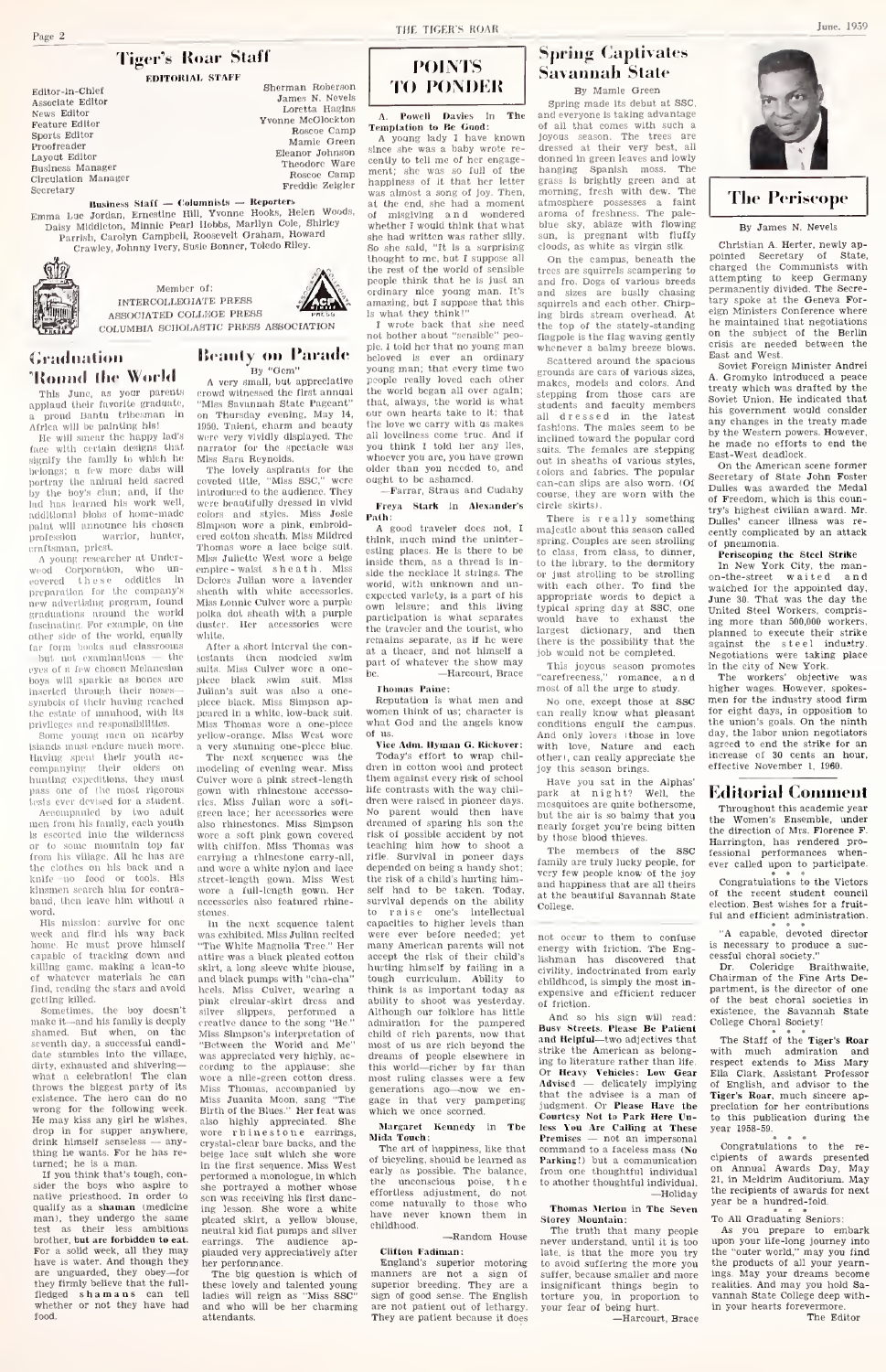#### The ABC's of Job Hunting

So. the Great Adventure lies before you—finding the right

You've left the campus hebind You've left the campus behind<br>you. whether it be permanently<br>ror just for a summer job.<br>You're "in the market now"<br>forearmed with the experience<br>forearmed with the experience

forearmed with the experience work to help you meet the "outside <sub>F</sub><br>world." Now, no matter how the <sub>dor</sub> job begins, you're ready to put <sub>and</sub><br>your classroom knowledge into <sub>tall</sub> actual every-day working prac-

ter.<br>How do you go about finding part the right job? Where do you arg start of the start of the start of the results of the right in the right job? Where do you argust that can you offer? Re- member, to begin with, finding home state: what can you offer: Re-<br>member, to begin with, finding<br>a job is an experience common virtually to everyone. With nam<br>proper planning you need not thin<br>become a "jumping jack" from but i<br>one job to another. If you know really<br>what to expect from prospective employers and how tomeet their you'll find you can become profitably employed in the field the grown-up, businessilke if<br>of your true choice and grow in the seems you won't get the job.<br>it contributing both to your ich. Seek employer's advice about of your true choice and grow in<br>it contributing both to your job

and to yourself.<br>Now, is there an "art" to job-  $\begin{array}{c} \overline{m} \\ 12 \\ \overline{H} \end{array}$ <br>seeking? Most people know more and buying a car or refrigers tor than they know about find- ing a job. Yes. there is a method. It takes systematic and organized effort. And as a newcomer<br>to the ranks of the working folks employers will judge you on cer-<br>tain basic points. According to the Mennen Company, whose men's toiletries help to relate your good grooming to success, they list the following as the<br>Basic ABC steps for the jobseeker to follow:

1. Constructive Attitude: "Sell" yourself. Be confident. seeker to follow:<br>
1. **Constructive Attitude:**<br>
"Sell" yourself. Be confident<br>Have the right attitude in want-<br>ing to make good. ing to make good.

2. Know What You Have To

Offer: Analyze what you really like to do best. Study your interests.<br>Be prepared to talk about them during an interview. Knowing, then, that the first product you have to sell is your self, you must then find the market for your-

#### self.<br>3. Learn About Field:

Based on your interest in a field learn as much about itas possible. Asking family, relatives, older people in business about certain fields, and your voca-tional guidance counsellor gives you insight into preparing yourself for the needs of the field of your choice.

4 Write Application: It is advisable to write to per sonnel directors of companies in your area that interest you. State your school record, and previous work record, if any. State your interests and service record in school. Look for relationship be-<br>tween past training or experi-

ence and relate to job desired. 5 Getting Started: Sources for job leads can be found in your classified direc-tory, asking family friends about job openings, through your school employment bureau. 6. Arrive Early:

First impressions count. Arrive at interview five minutes early. The interviewer will respect your interest. Lateness is a bad strike against you to begin with.

Appearance Counts: Be neat, clean, hair combed. fingernails clean, well-pressed clothes, shined shoes, avoid gaudy jewels, makeup. Using men's toiletries, such as Mennen. will keep you well-shaved, well groomed to reflect to a prospec-tive employer that you also have the type of well-groomed mind that makes for success in his company.

#### Advance Planning:

Be definite in your answers to interviewer. Sit up straight, feet firmly on ground. Think before answering a question. Prepare yourself to discuss school, work record, special interests which

could contribute to your getting ahead on the job.

9. Prepare Resume: "Sell" interviewer on his need to hire you by showing him past work record. List jobs, dates of jot'3. names of employers, kinds of work you did. reason you left. For references, give names and addresses of three reliable peo-ple who know you and your work. 10. Be Wise:

Be confident, enthusiastic, but<br>don't bluff. Use good English, don't bluff. Use good English, and speak distinctly. But don't talk too much. Listen carefuly.<br>The polite and tactful. Show in-<br>Per polite and its operations. Don't Apany and its operations. Don't Apany and its operations. Don't<br>margine with the employer. Don't mention per so nall pro but indicate your preferences. Be realistic in discussing wages.

Understand Employer's Needs:

Be grown-up. businesslike if it seems you won't get the job.<br>Seek employer's advice 'about up<br>other jobs with the firm which and<br>may come up.<br>12. Keep "At U":<br>Having "hurdled" the experi-bett<br>Having "hurdled" the experi-

June. <sup>1959</sup> THE TIGERS ROAR

## SSC YMCA

## Chapter Reports

By Theotls Underwood<br>The Savannah State College An<br>Chapter of the YMCA held Its<br>last meeting of the year on Mon-<br>day night, May 18, At this meeting officers for the coming years<br>were elected. They are as follows: President—Willie B. Lester

Vice President—Lloyd Hawkins <sup>— Mil</sup><br>Secretary—James Austin Assistant Secretary-

Ed Mullis McCloud ea nums mecloud<br>Treasurer—William Heck<br>Parliamentarian—James Decn

Parliamentarian—James Deen Chaplain—Jimmy Veal Activity Chairman-Jerry Mays

Reporter—Theotis Underwood<br>Advisor—Mr. W. A. Perdue<br>The members of the chapter<br>joined the advisor in congratu-

lating the newly elected officers.

ence of your first interview you gin<br>have now learned the ABC's of<br>Job hunting. Because you've at learned, too, that you may not<br>learned, too, that you may not or<br>get the first job you seek keep the up your courage, perserverance,<br>and "keep at it." You're bound<br>to connect—and the next inter-<br>view may very well turn up a<br>better job than the first offered!<br> $\frac{\text{Mag}}{\text{c}c}$ .

## SAVANNAH STATE COLLEGE

Summer Session  $1959$  — June  $15$  - July 24 State College Branch — Savannah, Georgia

Amasumerment of Concrete Designect to Met the Noods of In-Service Funds of the State Department of Koncretion Modern Foreign Language of the Orant-in-Aid Funds of the State ncparle ncparle in-Aid  $\frac{421}{\sqrt{10}}$  — Worksho

Equention 421 — Workshop in Foreign Language (French)<br>Elementary Science — Science Workshop for Teachers in Ele-<br>Education 405 — Science Workshop for Teachers in Ele-<br>Mathematics and Science (High School)

| mentary Science |                                                        |      |  |                                                                 |
|-----------------|--------------------------------------------------------|------|--|-----------------------------------------------------------------|
|                 | Mathematics and Science (High School)                  |      |  |                                                                 |
|                 | (These courses will provide maximum individualized and |      |  |                                                                 |
|                 | functional instruction.)                               |      |  |                                                                 |
|                 |                                                        |      |  | Mathematics 307 - Differential Calculus                         |
|                 |                                                        |      |  | Mathematics 405 - Introduction to Higher Mathematics            |
|                 | Biology                                                |      |  | 306S - General Bacteriology for Teachers                        |
|                 |                                                        |      |  | <b>OTHER COURSES</b>                                            |
|                 | Biology                                                | 307  |  | - Anatomy and Physiology                                        |
|                 | <b>Workshops</b>                                       |      |  |                                                                 |
|                 | Education                                              | 461  |  |                                                                 |
|                 |                                                        |      |  | - Workshup in Methods and Materials of the<br>Elementary School |
|                 | Education                                              | 402  |  |                                                                 |
|                 |                                                        |      |  | - Workshop in Methods and Materials of the                      |
|                 | Family Life Workshop                                   |      |  | Secondary School                                                |
|                 | English                                                | 4228 |  | Family Life 480S -                                              |
|                 |                                                        |      |  | Workshop in Communications (Radio and<br>Tologiston)            |
|                 |                                                        |      |  |                                                                 |

Many other connect Technisland, and the connect that are not listed in<br>polynomial connect that the other density of the connect of the connect<br>polynomial connect of the connect of the connect connect of the connect<br>standa

Regular Summer Quarter — June 15—August 21<br>E. K. Williams, Director of Summer School<br>May 6, 1959<br>cc: Office of Public Relations



## Get satisf/ing fIavor...So friendly to your taste!



 $\circ$  x.1.6. Prident of The American Tibeca Company - Tibeca is our m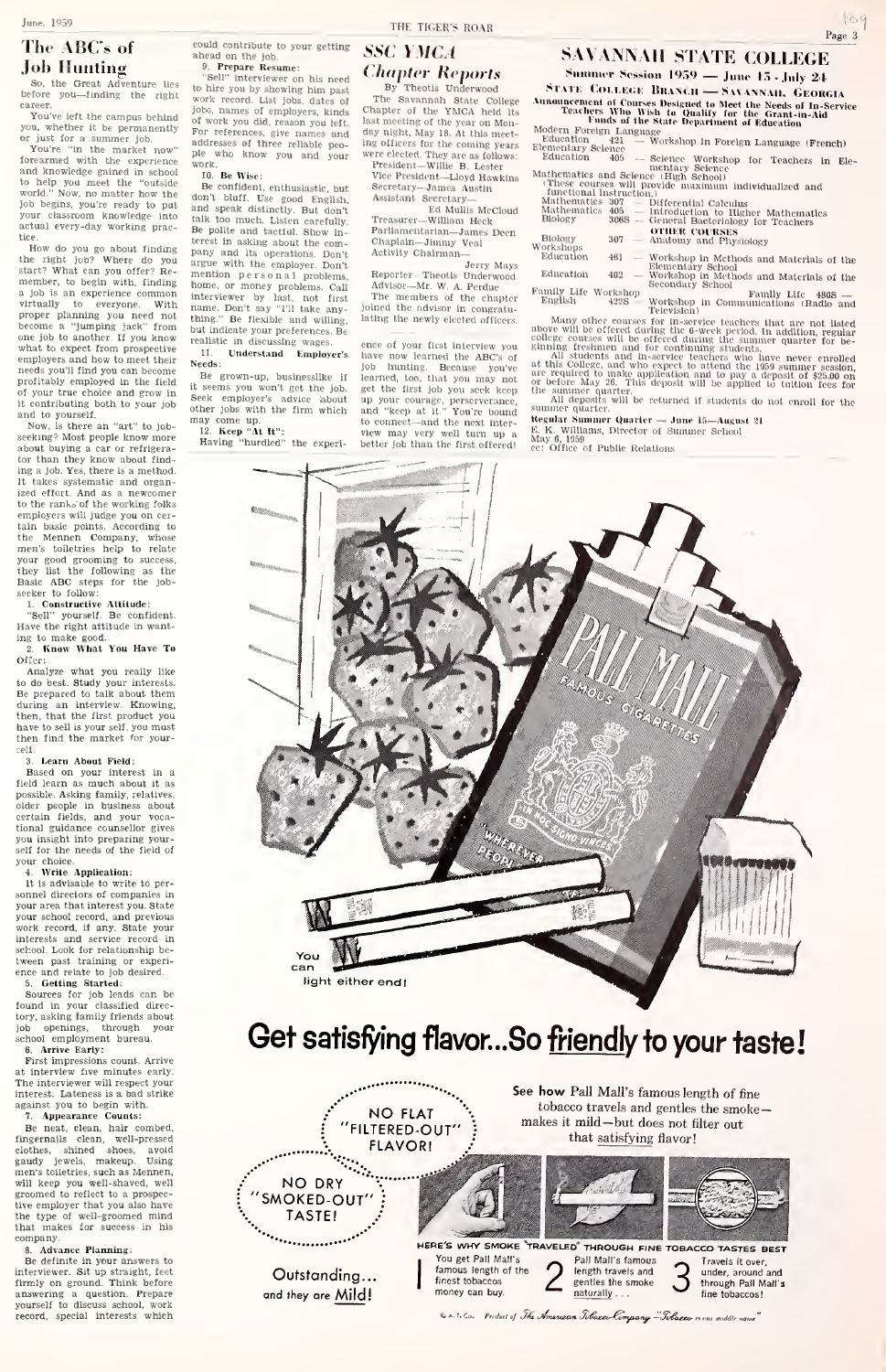Page 4





The Savannah State Choral Society and Band perform during the Annual Fine Arts Festivity<br>The Choral Society is under the direction of Dr. Coleridge Braithwaite (pictured above).

Pictured above from left to right are: Mary Oliver and Bobbie<br>Pitts as they model lounge wear during Vera Gunn's "Beautyrama<br>For Campus" at SSC.



SSC STUDENT PREXY SIGNS IN—Willie Hamilton, president of Student Council signs guest book at lawn party for seniors at President W. K. Payne's reddence. Others pictured, from left to right; Mrs. Louise Owens and Mrs. Luci



Pictured above are: Benjamin Pietured above arc: Benjamin<br>Allen and Toledo Riley as they<br>perform a dance interpretation<br>during the annual Charm Week<br>activities,



PRINCE JACKSON, JR., CITED FOR OUTSTANDING SERVICE-<br>Arthur S. Reeves, president of the Delta Eta Chapter of Alpha<br>Phi Alpha Fraternity, Inc., presents plaque to Mr. Jackson for out-<br>standing services rendered to the chapte



MURAL IS COMPLETED-Pictured above is the Mural painted<br>by Henry Balloon, who received plaque for exectlence exhibited in Art.



Pictured above are the newly initiated members of the Aipha Kappa Mu Honor Society. Left to right are: Rose Ann Lanier, Rosalyn Scurdy, James Austin, Carolyn Stafford and Aiverta Polite.



KISS ME KATE! - Annette KISS ME KATE! — Annette<br>Kennedy and Sherman Roberson<br>enact a scene from "The Taming<br>of the Shrew," by William Shake-<br>speare, during the presentation<br>of "Cameo Sketches."



Lovely Geraldine<br>Camilla Hubert Hall, Lindsey awaits visitors during open house at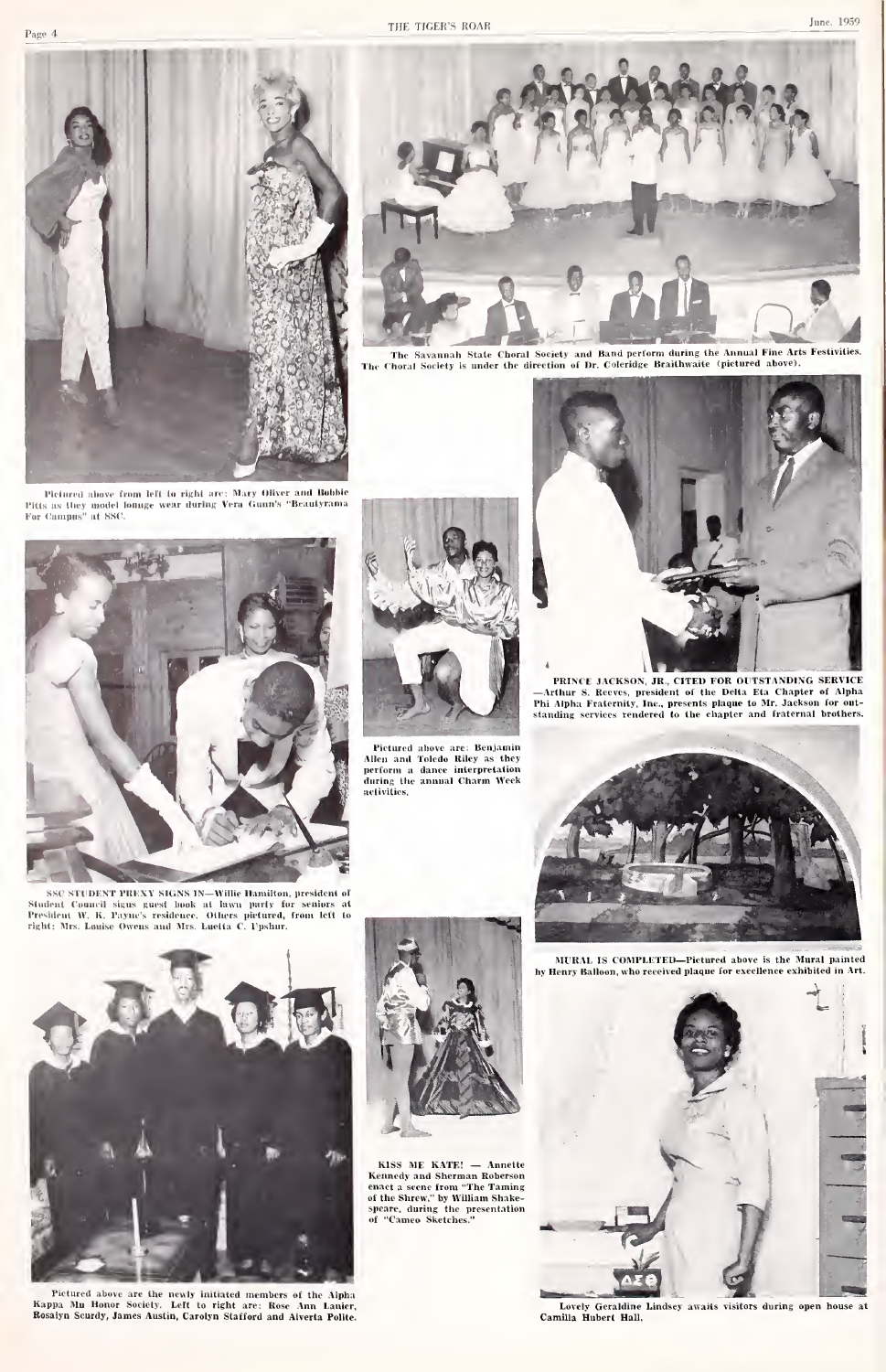

Lieutenant Thomas Turner signs guest book at President's lawn<br>party as Mrs. Louise Owens (left) jooks on.



"THIS IS YOUR LIFE"—Delta Nu Chapter of Delta Sigma<br>Theta Sorotiy presents "This is Your Life" for Mrs. Ella W. Fisher.<br>Pictured above from left to right are: James Fisher (husband), Ella<br>Fisher and Mrs. Henrictta Williams



Georgia White presents Delores Wyche with a prize for the best kept room on the third floor of Camilla Hubert Hall Girl's<br>Dormitory- during open house.



Pictured above from left to right are: Mr. and Mrs. Ben Ingersoll and Dr. and Mrs. William K. Payne as they form the receiving line at the Senior lawn party.



SSC lovelies assist Vera Gunn Models during "Beautyrama"<br>sentation, From left to right are: Toledu Riley, Georgia White and Delores Wyche,



Drucilla Moore and Benjamin Alien perform dance interpreta-tion at lawn party for seniors at President's residence.